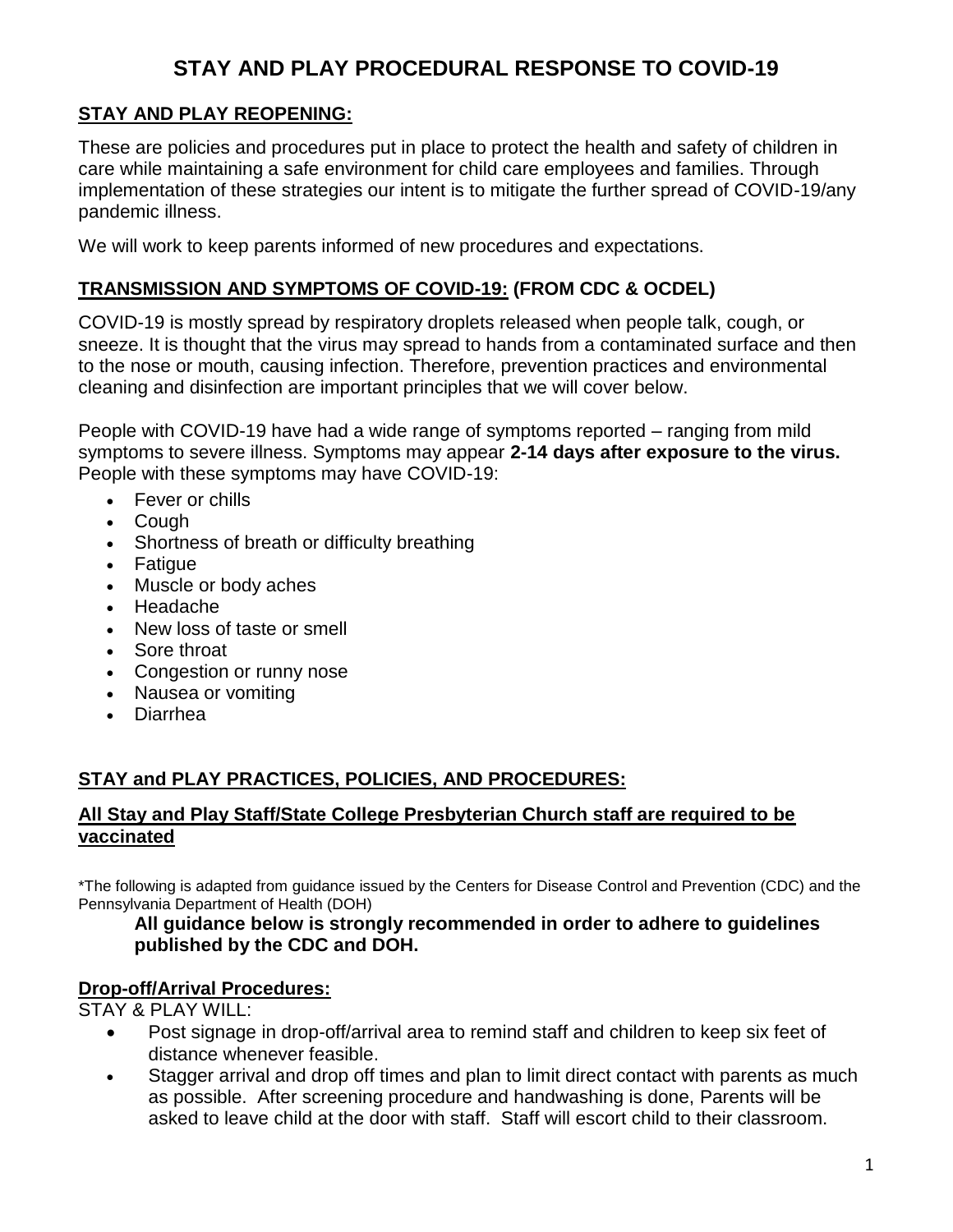- Designate and communicate a primary entrance for all families to use for Drop-off and Pick-up. (*currently the parking lot entrance*)
- Encourage the same parent, or designated person, should drop off and pick up the child every day. Ask that all adults wear masks for drop-off and Pick-up. If possible, individuals with serious underlying medical conditions should not pick up children because they are more at risk.
- Take the temperature of both the child and person dropping-off. If a temperature of either the child or the person dropping the child off is over 100.3 degrees Fahrenheit, Stay and Play staff will review our screening policy with them and deny admittance to that family per the guidance issued by the Centers for Disease Control and Prevention (CDC) and the Pennsylvania Department of Health (DOH)
- Record child's admittance (or denial of admittance) and who brought the child to Stay and Play that day.
- Offer a hand hygiene station at the entrance of the facility, so that children, staff, and parents can clean their hands before they enter the classroom. If a sink with soap and water is not available, we will provide hand sanitizer with at least 60% alcohol.
- Keep hand sanitizer out of children's reach and supervise use. If possible, place Dropoff stations outside, and provide sanitary wipes for cleaning items as needed.
- Designate a staff person to be the drop off/pick up volunteer to walk all children to their classroom, and at the end of the day, walk all children back to their parents for dismissal/pick-up.

# **Screening Procedures:**

#### **The best way to prevent the spread of COVID-19 is to prevent it from getting inside the facility.**

## **Child care providers will:**

- Encourage parents to be on the alert for signs of illness in their children and to keep them home when they are sick.
- Conduct a daily health screening of any person entering the building, including children, staff, family members, and other visitors to identify symptoms, diagnosis, or exposure to COVID-19. (\*See attached Daily Health Screening Method)
- Not allow anyone, including staff and children, to enter the child care facility if:
	- $\circ$  They or anyone they are with for drop-off have a fever of 100.4 degrees Fahrenheit or above, or other signs of illness (on symptom list Addendum A).
	- o They have tested positive for or are showing COVID-19 symptoms.
	- o They have recently had *potential exposure* with a person with COVID-19.
		- A *potential exposure* means being in a household or having close contact within 6 feet of an individual with a confirmed or suspected COVID-19 case for at least 15 minutes during the case's infectious period.
		- Persons with COVID-19 are considered infectious from 2 days before onset of symptom until the end of isolation (discussed below in "Discontinuing at home isolation").
	- Continue to monitor staff and child health throughout the day.
	- Immediately isolate a child or staff member that develops fever, chills, shortness of breath, new cough, or new loss of taste or smell and send them and any family members home as soon as possible.
	- While waiting for a sick child to be picked up, have a caregiver stay with the child in a place isolated from others. If the child has symptoms of COVID-19, the caregiver should remain as far away as safely possible from the child (preferably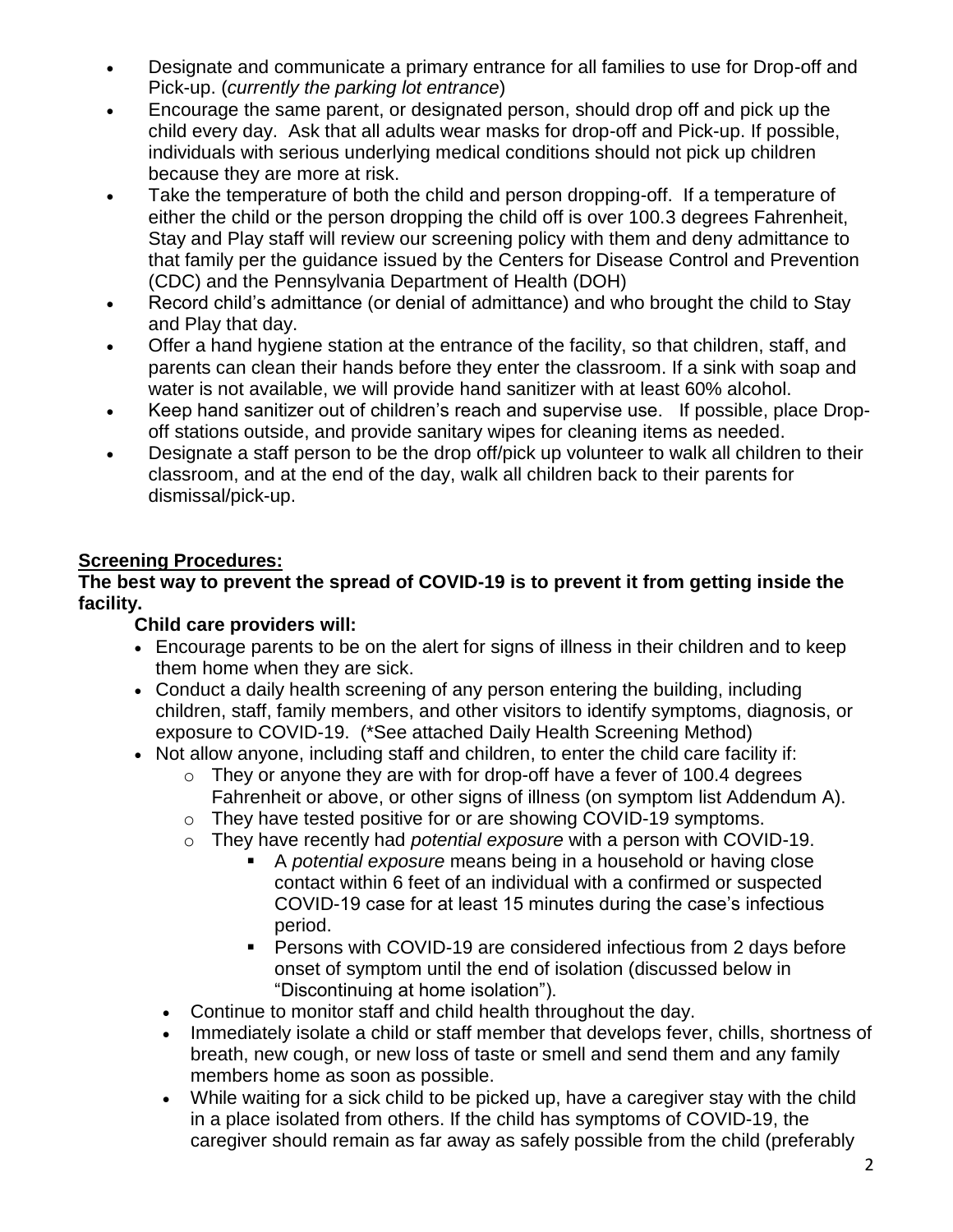at least 6 feet) while maintaining supervision. The caregiver should wear a cloth face covering. If the child is over the age of 2 and can tolerate a face covering, the child should also wear a cloth face covering.

## **Routine Disinfecting/Sanitization Procedures:**

Stay and Play will post signs in highly visible locations (e.g., facility doors, lobby, restrooms) that promote everyday protective measures and describe how to stop the spread of COVID-19 such as by properly washing hands and properly wearing a cloth face covering.

## **Intensified Cleaning and Disinfection Efforts:**

- Stay and Play will develop a schedule for cleaning and disinfecting.
- Stay and Play will routinely clean, sanitize, and/or disinfect surfaces and objects that are frequently touched, especially toys and games. This may also include cleaning objects/surfaces not ordinarily cleaned daily such as doorknobs, light switches, classroom sink handles, countertops, toilets, tables, chairs, cubbies, and Big Room equipment.
- Stay and Play will use a sanitizer or disinfectant for cleaning.
- If surfaces are dirty, they will be cleaned using a detergent or soap and water prior to sanitization or disinfection.
- All cleaning materials must be kept secure and out of reach of children per regulations.
- Cleaning products will not be used close to children, and staff will ensure that there is adequate ventilation when using these products to prevent children from inhaling toxic fumes.

# **Cleaning and Sanitizing Toys:**

- Toys that cannot be cleaned and sanitized will not be used except for 1x use for items for each child (nature like sticks, etc.) which can be discarded after use.
- Toys that children have placed in their mouths or that are otherwise contaminated by body secretions or excretions will be set aside until they are cleaned and disinfected by hand by staff or run through the dishwasher. They will be cleaned with water and detergent, rinsed thoroughly, disinfected with an EPA-registered disinfectant (per instructions for that specific disinfectant) and air-dried. OR they may also be cleaned in a mechanical dishwasher.
- Machine washable cloth toys will be used by one individual at a time or will not be used at all. These toys will be laundered before being used by another child.
- Toys will not be shared with other groups unless they are washed and sanitized properly before being moved from one group to the other.
- Toys that need to be cleaned will be set aside in a separate container marked for "soiled toys." This container will be kept out of reach from children. Staff will wash with soapy water, as it is the ideal method for cleaning. Staff will try to have enough toys available so that the toys can be rotated through cleanings.

# **Social Distancing Practices:**

- As much as possible, child care classes will include the same group of children each day.
- As much as possible, the same staff will remain with the same group each day.
- We will limit the mixing of children by keeping groups/classes separate for special activities such as music and gross motor play to the best of our ability.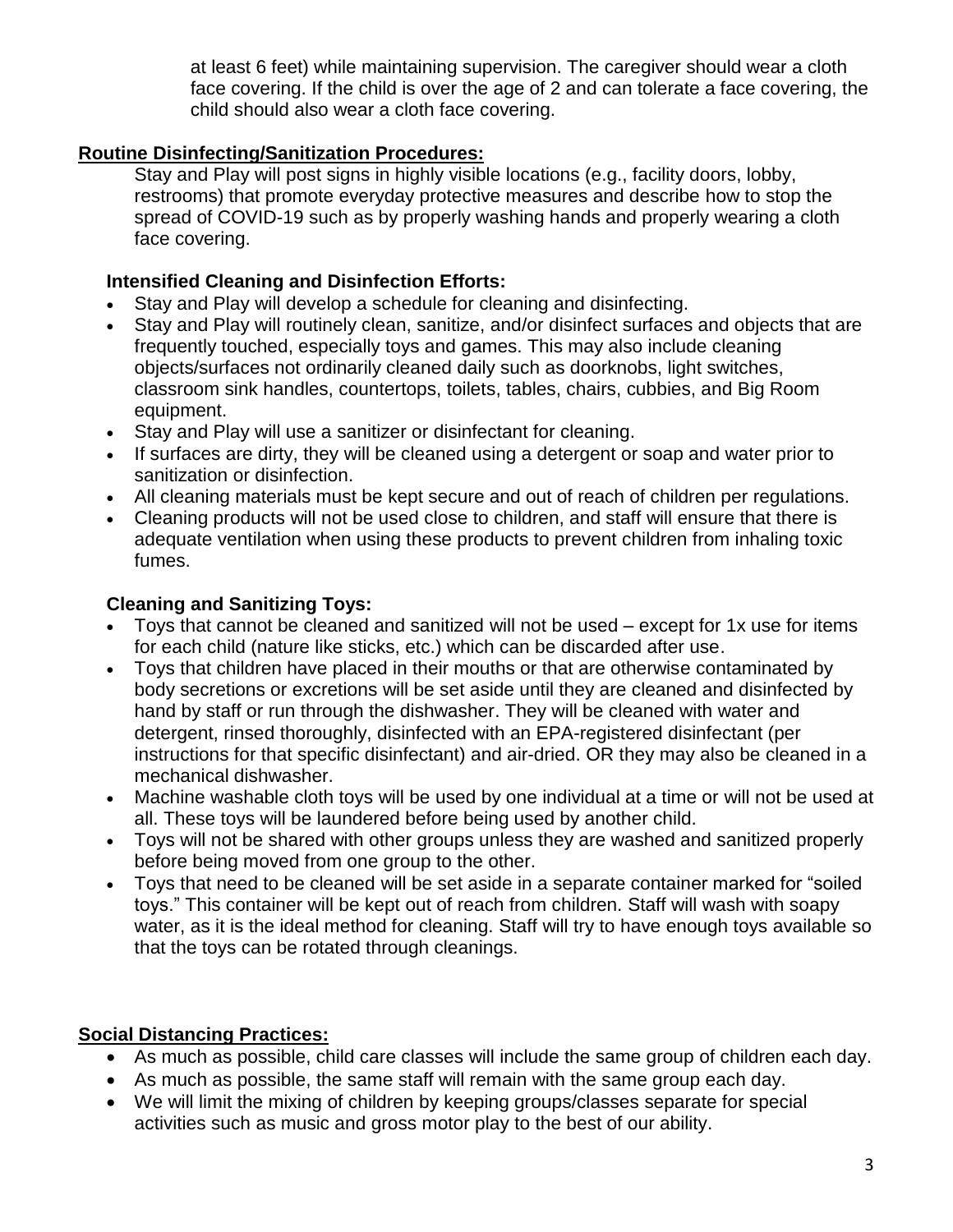- Stay and Play will not host special events such as festivals, holiday events, and special performances during this time.
- We will plan activities that allow for children to spread out throughout the classroom as much as possible to minimize close contact play for extended periods.
- We will encourage parental participation that does not involve on site involvement in the classroom.

# **Face Masks:**

**Child care staff must wear face coverings indoors**; they must also wear face coverings outside if unable to maintain the 6-foot social distance, unless a medical reason prevents them from wearing a face covering. This includes anyone who has trouble breathing, is unconscious, incapacitated or otherwise unable to remove the face covering without assistance.

## **Children 2 years old and older are required to wear a face covering**.

If a child is outdoors and able to *consistently maintain a social distance of at least 6 feet* from individuals who are not a part of their household, they do not need to wear a mask. *Parents have the option to ask that their child remain masked for outside play.*

**If a parent, guardian, or responsible person has been unable to place a face covering safely on the child's face, they should not do so.** 

#### **If a child 2 years old or older is unable to remove a face covering without assistance, the child is not required to wear one.**

The Department of Health recognizes that getting younger children to be comfortable wearing face coverings and to keep them on may create some difficulties. Under these circumstances, Stay and Play child care staff may consider prioritizing the wearing of face coverings to times when it is difficult for the child to maintain a social distance of at least 6 feet from others who are not a part of their household (e.g., during transitions between rooms, or when standing in line). Stay and Play asks that parents ensure proper face covering size and fit of their child's mask. *Stay and Play will provide children with frequent reminders and education on the importance and proper wearing of cloth face coverings to help them build their tolerance for wearing masks, as well as understand the importance of their use.* 

## **Face coverings will not be placed on:**

- Anyone who has trouble breathing, or is unconscious, incapacitated or otherwise unable to remove the face covering without assistance;
- Children younger than 2 years of age
- Anyone who cannot tolerate a cloth face covering due to developmental, medical or behavioral reasons.

# **Staying Home When Sick and Getting Tested**:

Children and staff who have symptoms of infectious illness, such as [influenza](https://www.cdc.gov/flu/symptoms/flu-vs-covid19.htm) (flu) or [COVID-19,](https://www.cdc.gov/coronavirus/2019-ncov/symptoms-testing/symptoms.html) (see addendum A) should stay home and be referred to their healthcare provider for testing and care. Staying home when sick with COVID-19 is essential to keep COVID-19 infections out of our program and prevent spread to others. It also is essential for people who are not fully vaccinated to quarantine after a recent exposure to someone with COVID-19.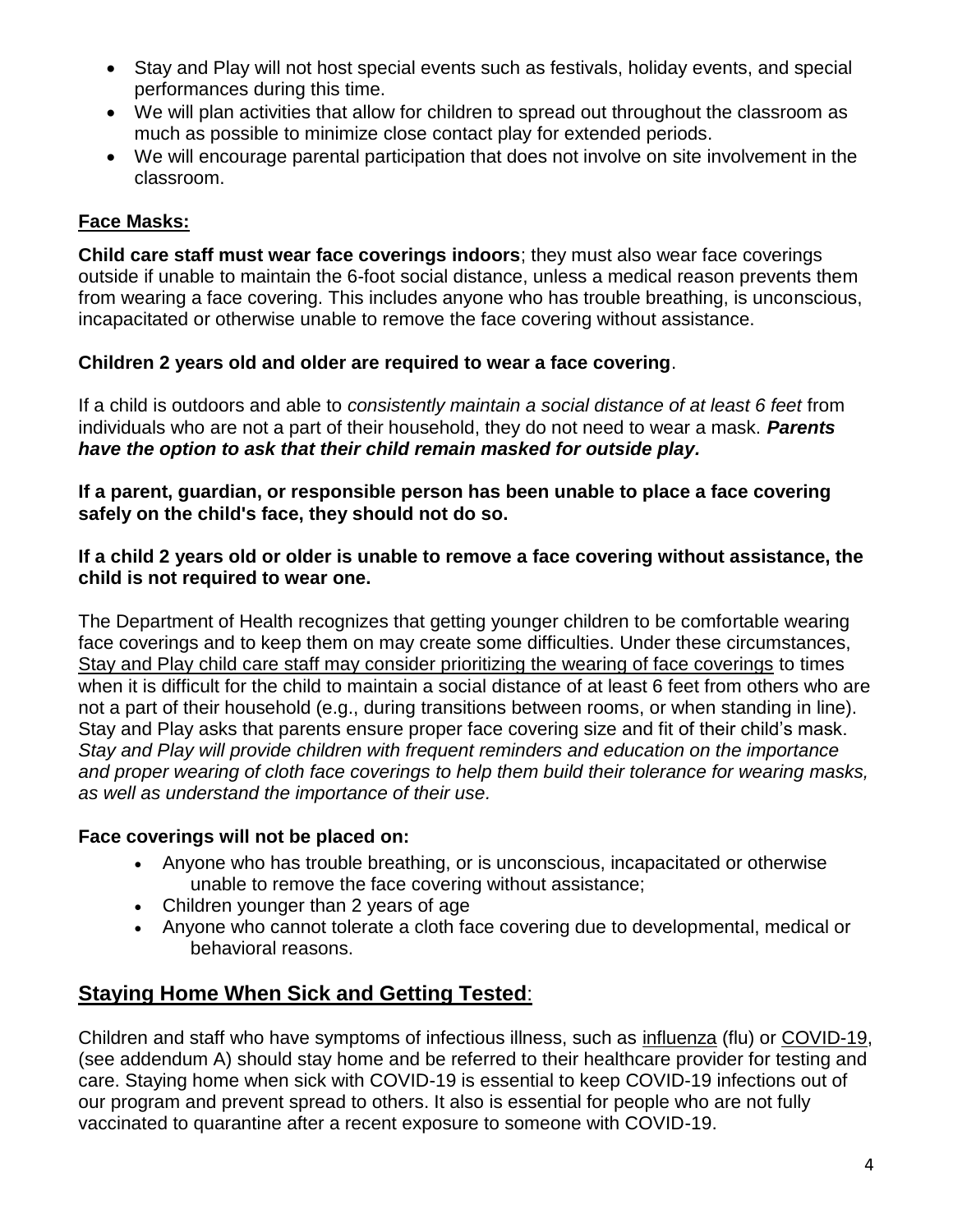The overlap between COVID-19 symptoms with other common illnesses means that some people with symptoms of COVID-19 could be ill with something else. This is even more likely in young children, who typically have multiple viral illnesses each year. Although COVID-19, colds, and flu illnesses have similar symptoms, they are different diseases. Children who have symptoms of infectious illness or certain symptoms of COVID-19 may not attend. Families are encouraged to be on the alert for [signs of illness](https://www.cdc.gov/coronavirus/2019-ncov/groups/families-children.html) (Addendum A) in their children and to keep them home when they are sick. Parents/Guardians should pay particular attention to:

- Fever (temperature 100.4 °F or higher)
- Sore throat
- New uncontrolled cough that causes difficulty breathing (for a child with chronic allergic/asthmatic cough, see if there is a change from their usual cough)
- Diarrhea, vomiting, or stomachache
- New onset of severe headache, especially with a fever

People who have a fever of 100.4 °F (38.0 °C) or above or other signs of illness will not be admitted to our facility as noted on Addendum A.

A medical professional should be consulted to determine whether a COVID-19 test should be done on a child displaying symptoms. **When a child is home sick Stay and Play should be informed of any symptoms a child displays as well as the outcome of communication with medical professional.** If a COVID-19 test is warranted Stay and Play will require a negative test to return to school and/or will follow the discontinuation of isolation as noted below. If no COVID-19 test is warranted (see addendum A) then a note from the doctor is required for child's return.

The length of time the child should stay out of child care depends on whether the child has COVID-19 or another illness. In most instances, those who have COVID-19 [can be around](https://www.cdc.gov/coronavirus/2019-ncov/hcp/duration-isolation.html)  [others](https://www.cdc.gov/coronavirus/2019-ncov/hcp/duration-isolation.html) after:

- 10 days since symptoms first appeared **and**
- 24 hours with no fever without the use of fever-reducing medications **and**
- Other symptoms of COVID-19 are improving

Children who test positive for COVID-19 *but do not have symptoms* can be around others 10 days after their first positive COVID-19 test.

## **DEALING WITH CONFIRMED POSITIVE COVID-19 CASES AND EXPOSURE TO COVID-19: The following pertains to all child care staff and children at our child care facility.**

# **For Confirmed Positive COVID-19 cases:**

- A child being tested for COVID-19 may not return to Stay and Play until results are back. If confirmed positive, Stay and Play will follow the **"Discontinuing at home isolation"**  guidance below for timelines on returning the child to the childcare setting.
- The facility will close (in total or partially) as necessary following a confirmed positive COVID-19 case so that the facility can be cleaned and disinfected properly per the direction of the Dept. of Health.
- The Administration will inform parents of enrolled children when there is an exposure of a communicable disease or an outbreak of an unusual illness that represents a public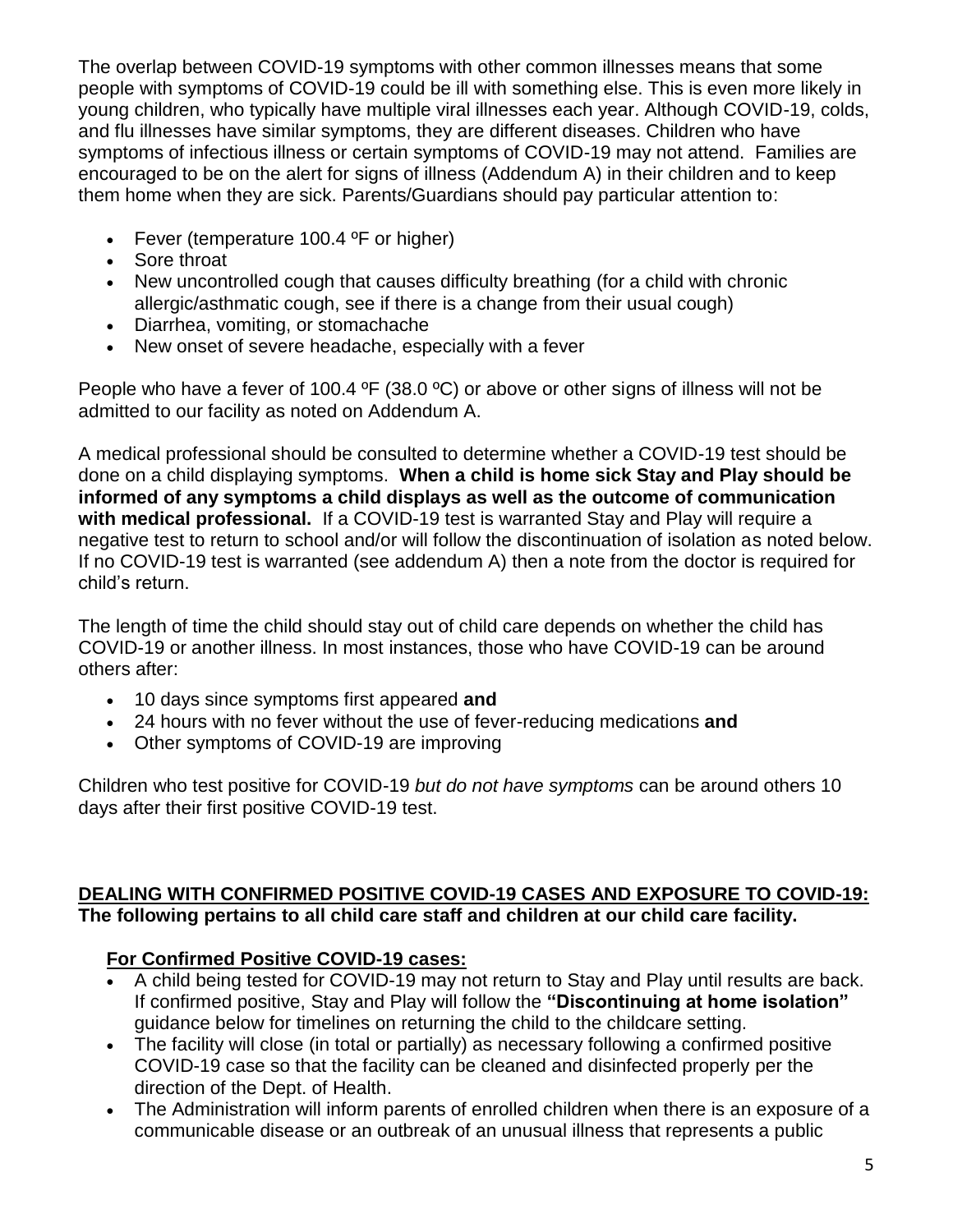health emergency in the opinion of the Department of Health as per 55 Pa. Code §3270.136(b), §3280.136(b), and §3290.136(b). \*An outbreak is defined as a single positive COVID-19 case.

Stay and Play is required to report positive COVID-19 cases to the Department of Health (DOH) as per 55 Pa. Code §3270.136(d), §3280.136(d), and §3290.136(d). We must also report positive COVID-19 cases to the Pennsylvania Department of Human Services (DHS).

 Stay and Play will use a direct communication (in person or by phone) to inform child care staff of positive COVID-19 cases.

# **Exposure to a person who tests positive for COVID-19:**

**Exposure is defined as being within 6 feet of the individual who tests positive for COVID-19 for a cumulative period of 15 minutes or more. It also means coming into direct contact with droplets from a COVID-19 positive individual. Persons who test positive are considered infectious 48 hours before the onset of symptoms. Persons testing positive but do not have symptoms are considered infectious 2 days after exposure (if known) or starting 2 days before test date (if exposure is unknown).** 

#### **If a household member or a child is exposed to an individual who tests positive for COVID- 19:**

- They will NOT be permitted to enter Stay and Play until meeting requirements laid out in "Discontinuing at home isolation" below.
- **It is strongly recommended and highly encouraged** that they self-quarantine for a period of 14 days based on the CDC guidance.
- If a child becomes ill at Stay and Play, the administration will notify the child's parent as soon as possible.
- The Stay and Play administration will inform parents of enrolled children when there is a suspected outbreak of a communicable disease or an outbreak of an unusual illness that represents a public health emergency in the opinion of the DOH as per 55 Pa. Code §3270.136(b), §3280.136(b), and §3290.136(b).
- The facility must report when a staff person, child, or household member is exposed to a positive COVID-19 case to the DHS and DOH.
- The Stay and Play administration will inform child care staff of possible exposure to a positive COVID-19 case in person or by phone.

## **However, anyone who has had close contact with someone with COVID-19 and who meets the following criteria does NOT need to stay home.**

• Someone who has been [fully vaccinated](https://www.cdc.gov/coronavirus/2019-ncov/vaccines/fully-vaccinated.html) and shows no symptoms of COVID-19

**Or**

- Someone who has COVID-19 illness within the previous 3 months **and**
- Has recovered **and**
- Remains without COVID-19 symptoms (for example, cough, shortness of breath)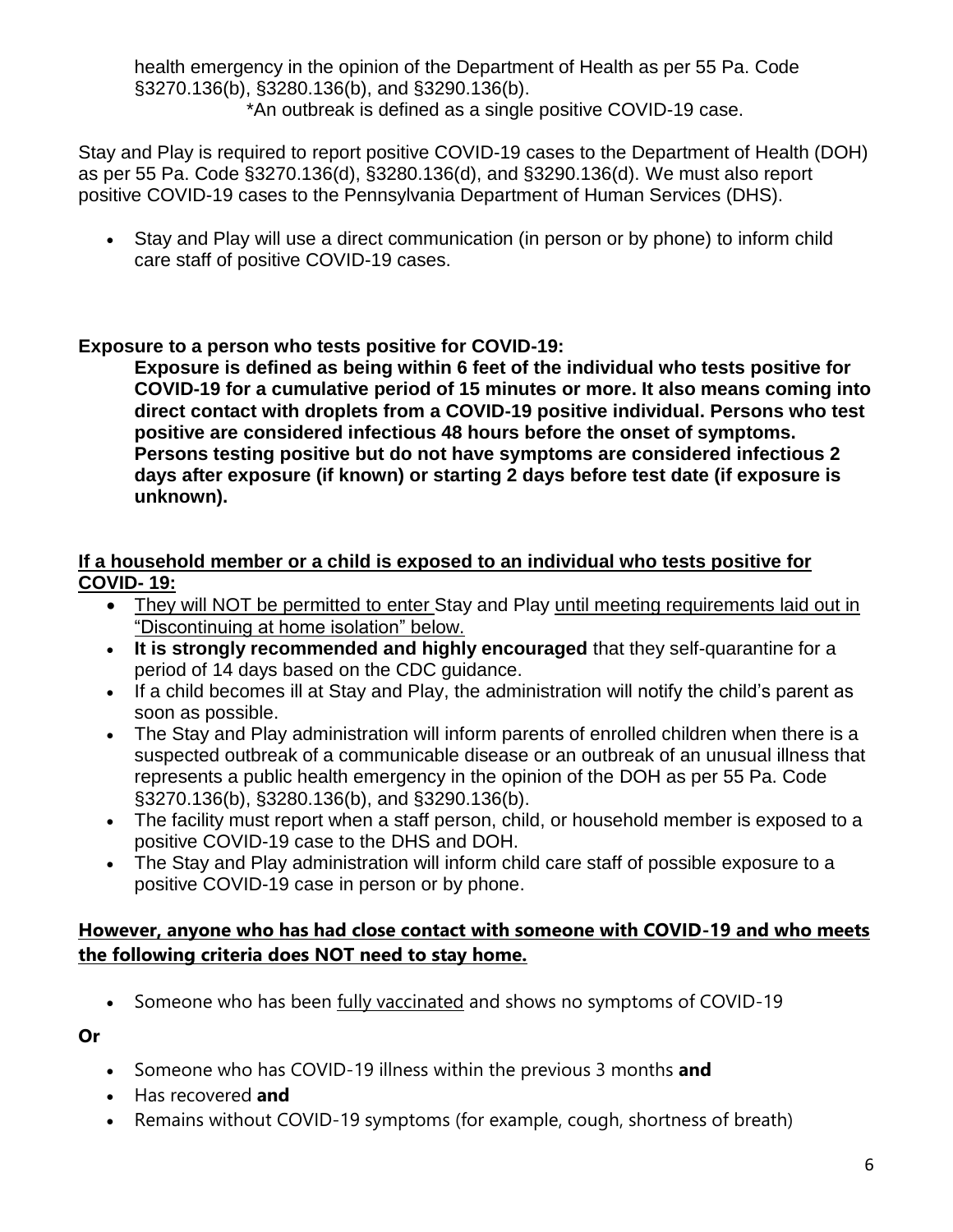# **DISCONTINUING AT HOME ISOLATION:**

There are different strategies for discontinuing home isolation. Options include a symptom based (i.e., time-since-illness-onset and time-since-recovery strategy) or test based strategy. Stay and Play will work with families to utilize the strategy that is best for them and the facility and that maintains the health and safety of children in care. Stay and Play will also defer to the direction of the Dept. of Health given directly to a parent /guardian for when to end quarantine if that quarantine is not less than our policies dictate.

Discontinuation of isolation and return to Stay and Play may occur under the following conditions:

## *For Individuals with COVID-19 who have symptoms and were directed by a medical professional to care for themselves at home:*

## **1). Symptom-Based Strategy**

- At least 3 days (72 hours) have passed *since recovery* defined as resolution of fever without the use of fever-reducing medications and improvement in respiratory symptoms (e.g., cough, shortness of breath); **and**
- At least 10 days have passed *since symptoms first appeared*.

## **2). Or as Directed by the Dept. of Health**

## *For Persons Who Tested Positive but have NOT had COVID-19 Symptoms in Home Isolation:*

## **1). Time-Based Strategy**

Persons with laboratory-confirmed COVID-19 who have not had any symptoms and were directed by a medical professional to care for themselves at home may discontinue isolation and return to Stay and Play under the following conditions:

 At least 10 days have passed since the date of their first positive COVID-19 diagnostic test assuming they have not subsequently developed symptoms since their positive test.

#### **\*If they develop symptoms, then the symptom-based or test-based strategy above should be used.**

**2). Or as Directed by the Dept. of Health**

# *For persons who HAVE been exposed, HAVE NOT tested Positive and have no Symptoms:*

## **1) Time-Based Strategy**

 At least 10 days have passed since the date of their first positive COVID-19 diagnostic test assuming they have not subsequently developed symptoms since their positive test.

## **2) Test-Based Strategy:**

After day 7 after receiving a negative test result (test must occur on day 5 or later)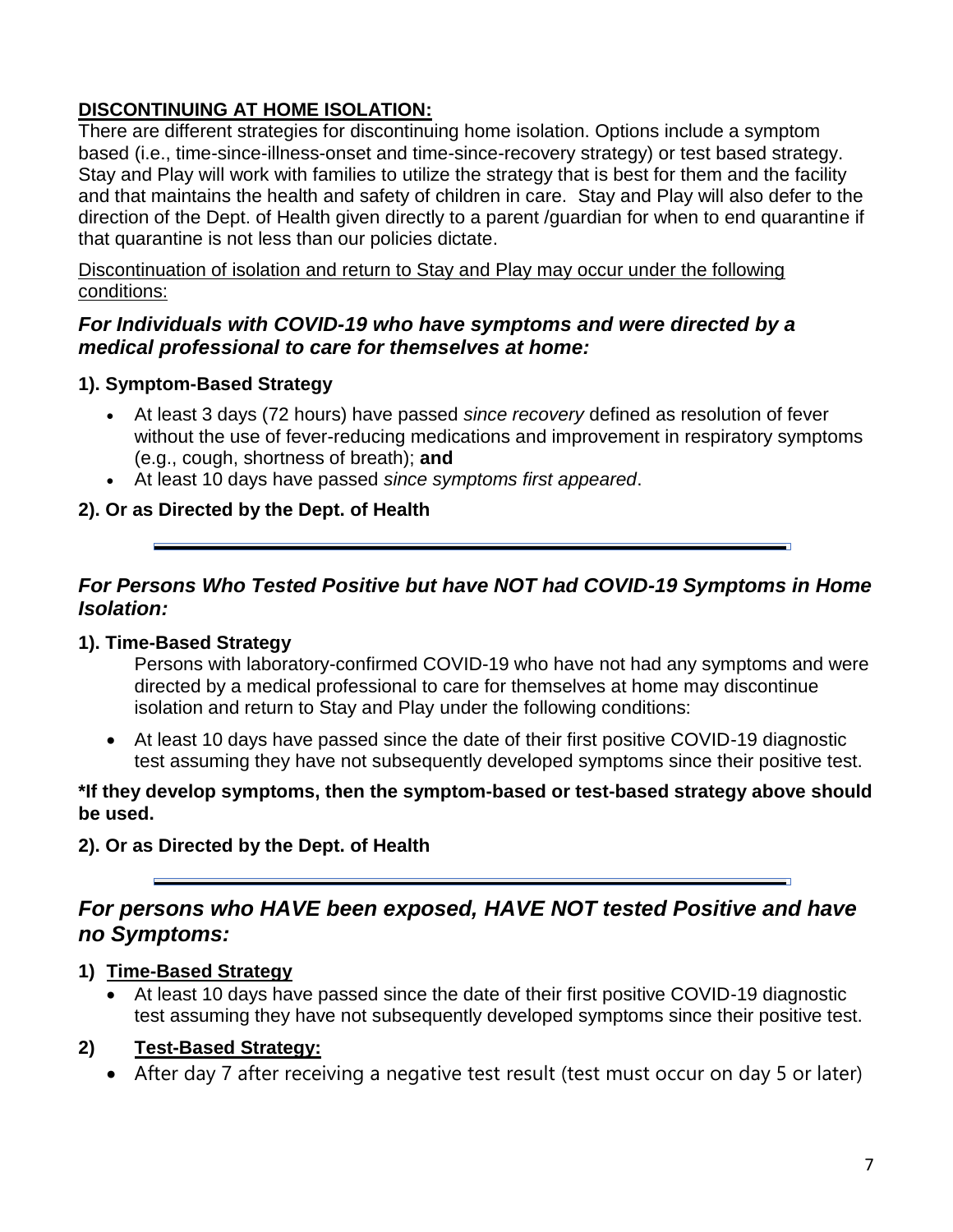#### **\*If a person develops symptoms, then a medical professional should be consulted and the symptom-based or test-based strategy for an individual "who have symptoms" above should be used.**

The symptom-based, time-based, and direction from the Department of Health may result in different timeframes for discontinuation of isolation post-recovery. Any individual who becomes ill should contact their medical provider for advice or testing. For any individual who has been exposed to COVID-19 as described above, or who tests positive for COVID-19, follow the information outlined above.

## **REPORTING:**

Stay and Play is required to report positive COVID-19 cases to the DOH as per 55 Pa. Code §3270.136(d), §3280.136(d), and §3290.136(d).

To report confirmed positive cases of COVID-19, please contact DOH at 1-877-PA-HEALTH or 1-877- 724-3258.

**And** it is required that this information be reported immediately to our Certification Representative at the DHS or the appropriate Regional Office.

In all instances when reporting to DHS, Stay and Play will provide:

- The name of the facility
- The address of the facility including the county
- The number of cases
- If the positive case is a staff person, child, or family member (or someone who lives with the family).
- $\bullet$

For questions regarding COVID-19, isolation, and quarantine, please contact DOH at 1-877-PA-HEALTH.

# **Addendum A**

| At least 1 of these symptoms | <b>OR</b> | At least 2 of these symptoms |
|------------------------------|-----------|------------------------------|
|                              |           | Fever > 100.3F               |
| New or persistent cough      |           | Chills                       |
|                              |           | Muscle Pain                  |
| Shortness of breath          |           | Headache                     |
|                              |           | Sore Throat                  |
| New loss of sense of smell   |           | Nausea/vomiting              |
|                              |           | Diarrhea                     |